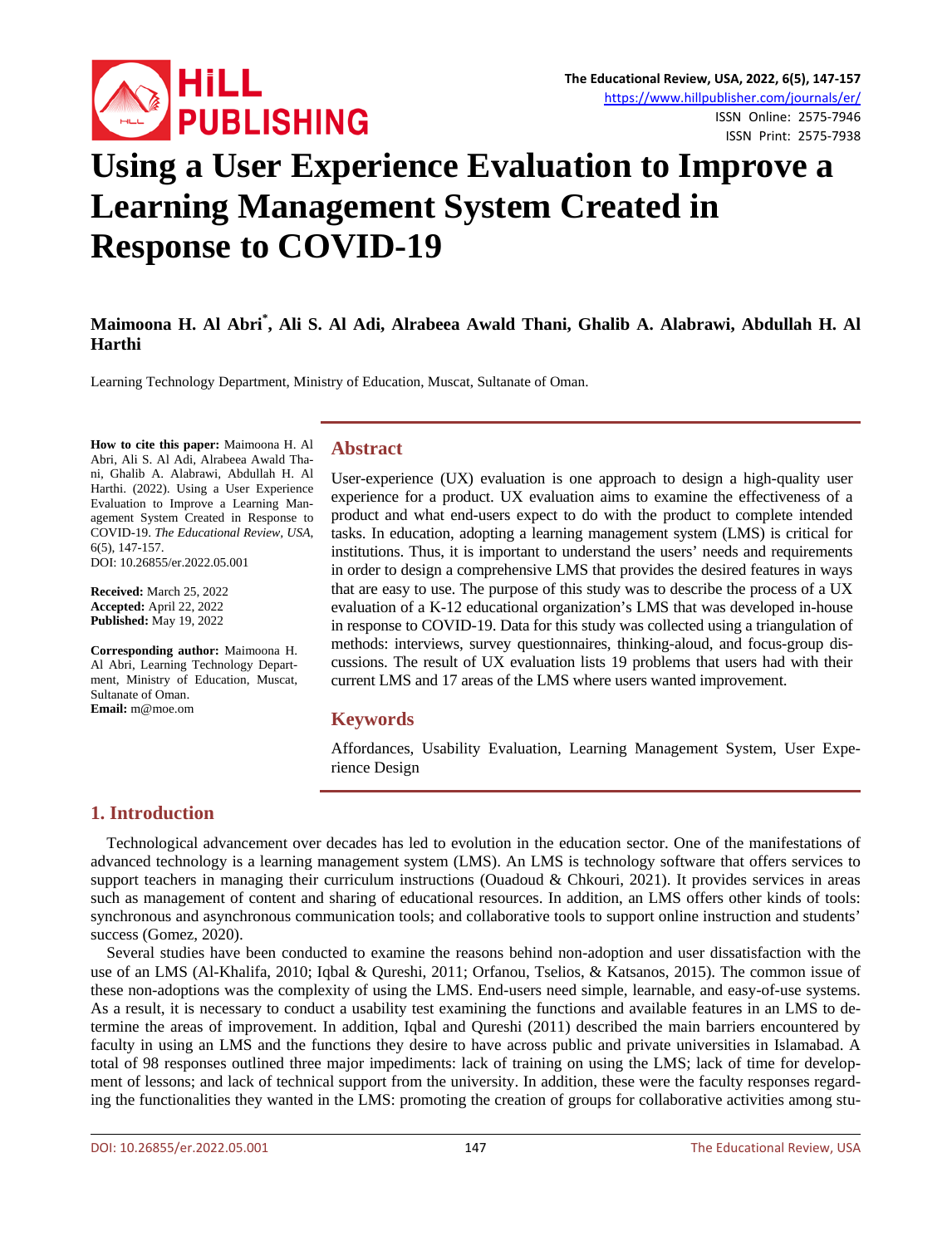dents; sharing of files; adding discussion forums, announcements, quizzes, and exams; submitting of assignments; tracking of student performance; and grading features, including providing feedback on students' work.

According to Nakamura, Oliveira, and Conte (2017), user experience (UX) evaluation is an effective method to improve the quality of an LMS. User experience design is a thorough process of designing a product with the inclusion of usability, usefulness, accessibility, and the emotional and social impact of the interaction that occurs in the context of the usage (Hartson & Pyla, 2012). UX principles have shifted the UX design process from design centered on user performance to design centered on user experience, including everything that affects a user's interaction with the products: systems, services, and devices. Therefore, a UX researcher can define the constraints, performance problems, and essential requirements at an early stage of the UX design process, based on what people need; how they want it; and how they will use and interact with it.

Recently, several studies have examined the utility and usability of LMSs. Phongphaew and Jiamsanguanwong (2018) stated that usability evaluation would provide recommendations to developers to enhance the functional affordances of an LMS. In the end, users like to have an intuitive human-centric navigation experience without user-experience problems. For instance, Orfanou, Tselios, and Katsanos (2015) conducted a study to evaluate the usability of two learning management systems, Moodle and eClass. A number of  $(N=769)$  students from eight universities in Greek participated in this study. The study used the System Usability Scale (SUS) that was developed by Brooke (1996). The result of this study showed that the perceived usability of the LMSs was at a satisfactory level, and the analysis of this SUS data provided designers with insights into areas for improvement. Ghilay (2019) examined the effectiveness of the Moodle LMS in higher education based on the real experience of faculty members (n=45) who were using the Moodle LMS in teaching their courses. The study showed that the Moodle LMS needed to be enhanced in several areas: promoting interactions among students and faculty; promoting the features of posting video tutorials and computer-assisted assessments; and providing discussion forums and peer interaction.

Phongphaew and Jiamsanguanwong (2018) evaluated the usability of an LMS called myCourseVille that was launched in 2011 and implemented in many universities across Thailand. The myCourseVille LMS was developed to support instructors and students in higher education. Specifically, this study examined the usability of myCourseVille regarding user interface issues. Five undergraduate students and five instructors participated in this study. This study used the usability test developed by Nielsen (1993) that is based on five attributes: learnability, efficiency, memorability, effectiveness, and satisfaction. Phongphaew and Jiamsanguanwong (2018) conducted three rounds: The first round aimed to evaluate the learnability and effectiveness of the system by each participant, using scenario questionnaires without instructions or help information. The second round sought to complete the questionnaire of the usability test. The third round was conducted to evaluate the memorability. The results of this study showed that the students' interface problems resided in the inappropriate size and location of icons and texts throughout the system. In addition, there were difficulties in understanding the purpose and meaning of some icons in the interface. On the other hand, the instructors' interface issues were found on the layout of the interface, which increased the complexity of use. For example, instructors encountered difficulties in locating the registration function in the interface because it was located at the end of the page. Furthermore, some ambiguous terminologies needed revision.

#### **1.1 Problem Statement**

As COVID-19 spread out the world and affected education, some educational institutions were not adopting an LMS yet in their educational system. Consequently, the pandemic forced these institutions to adopt an LMS in a short period without passing the iterative process of analysis, design, prototype, and evaluation. Several organizations have adopted the Google Classroom due to the free version of the web-service applications. Other organizations preferred to build their own LMSs that were not aligned with the UX process and principles. The purpose of this study was to conduct a UX evaluation of a K-12 educational organization's LMS that was developed in-house in response to the emergent shifting to online learning in the academic year 2020/2021 during the COVID-19 pandemic. Teachers faced many issues in the use of this LMS in terms of its complexity, functionality, and effectiveness. Thus, we considered the current stage of the existing LMS as a first prototype that needed to be moved to the next step of testing and evaluation.

The current platform was designed for grades 1-4 to deliver blended learning through virtual classrooms and online learning. It was designed to enable teachers to submit resources and materials for their syllabus and to communicate, interact, and chat with their students. In addition, it helps teachers to assign tests and other tasks to students and follow their progress.

#### **2. Methodology**

This UX study took place in the academic year 2020/2021. The model used in this study is the Hartson and Pyla life-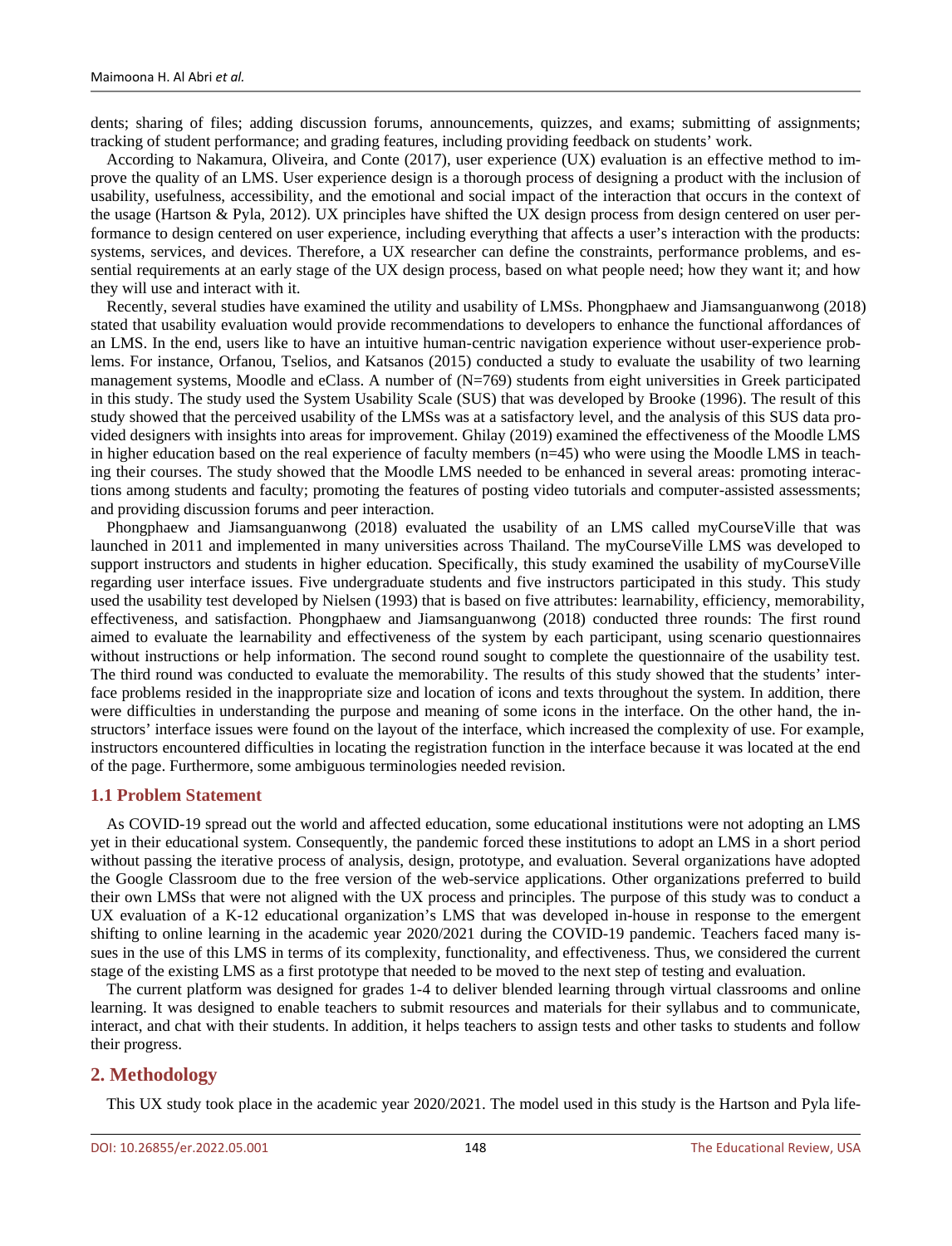cycle (2012), shown in Figure 1. The UX lifecycle begins in the design phase with understanding users' work and needs. Then, the users' requirements are translated into interaction design concepts that are subsequently used to produce a practical design called the prototype phase. The prototype phase uses iterative evaluation and testing with users until the desired results are reached. Finally, the product is distributed with continued evaluation for further refinement. In this study, the UX began with the prototype phase as it was used by schools during the pandemic.



**Figure 1. UX lifecycle based on Hartson and Pyla (2012).**

Overall, the UX evaluation was carried out in two rounds (Table 1). The first round was prototype testing using two methods: (1) Analyze the main features of the current LMS, based on the major components across LMS platforms. (2) Analyze the affordances of the current LMS in terms of look and feel. The second round evaluated the usability of the current LMS with two methods: first, evaluation based on teachers' experiences, using a standardized scale. The second round involved collaborating with schoolteachers and other key stakeholders in the organization, to determine their requirements for improvements in the current LMS. Each method is discussed below.

#### **Table 1. Two Rounds of UX Evaluation in this Study**

| Round        | Method                                                                                                | <b>Outcome</b>                                |  |
|--------------|-------------------------------------------------------------------------------------------------------|-----------------------------------------------|--|
| First round  | • Analysis of the main features of the current LMS, based on<br>the major components of LMS platforms | • Determine the obstacles in the cur-         |  |
|              | • Analysis of affordances of the current LMS                                                          | rent LMS and the areas needing<br>improvement |  |
| Second round | • Evaluation of usability of the current LMS: Standardized<br>questionnaires                          | • Determine the users' requirements           |  |
|              | • Evaluation of usability of the current LMS: Thinking-aloud<br>focus-group discussion                |                                               |  |

#### **2.1 Research Questions**

Q1. To what extent is the LMS implemented in the organization compatible with the major components across LMS platforms?

Q2. To what extent is the LMS implemented in the organization easy to use?

Q3. What are the areas needing development from the users' perspectives?

#### **2.2 Participants**

Specific participants were involved in each round of this UX study. In the first round, the participants of the study were a selected group of elementary teachers (grades 1-4) from seven regions across the country. The office management in each region was contacted to select two teachers who were sufficiently skilled at using the LMS. These teachers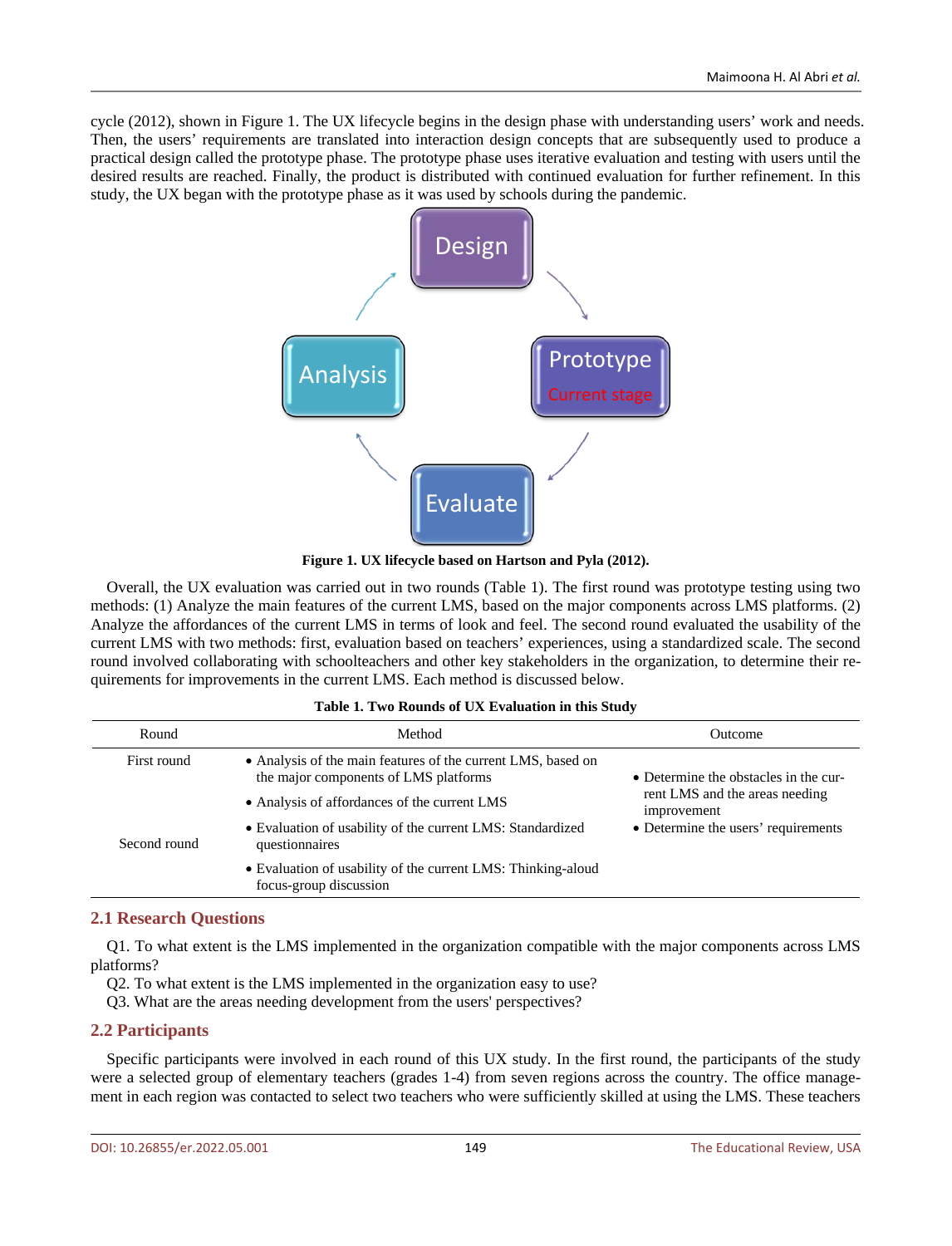(N=14) were classroom teachers of various subjects such as English or information technology. In addition, 150 elementary teachers were randomly selected to respond to a survey remotely.

In the second round, the elementary teachers  $(N=14)$  from the first round participated in a focus-group discussion about the improvements they wanted in the current LMS. The focus-group discussion also included key stakeholders  $(N=10)$  from areas of the organization such as the assessment center, supervision, information technology, the training center, and educational technology. These additional stakeholders were aware of the issues that had occurred in using the current LMS and had a vision for improvements based on the actual practices of the organization.

#### **2.3 Measures**

**First Round: Analysis of major components.** This analysis aimed to map the major components of the current LMS in the organization to the essential components that are known across LMS platforms. The seven categories used for this analysis were developed by Gomez (2020), as shown in Figure 2: navigation, content creation, communication, collaboration tools, assessments, grading, and user management.

**Navigation:** Navigation refers to the system interface that helps users to navigate from the dashboard through the different components of the system, including content area, assignments, and grading.

**Content creation:** The content area is where the instructional materials are created, curated, shared, and published through a rich-text editor. The materials include the syllabus, discussions, and assignments.

**Communication:** Communication refers to the reciprocal interactions between student and between the teacher and students, using a variety of tools such as email, discussion forums, chat rooms, and announcements.

**Collaboration tools:** The LMS has affordances that promote collaborative learning through group sites, Wiki pages, blogs, and conference tools.

**Assessments:** The assessments in the LMS are provided through assignments, discussion forums, and quizzes.

**Grading:** Grading in the LMS refers to grading students' work through features such as rubrics and grade books.

**User management:** User management is a part of the LMS administration. It refers to the LMS capability that allows each user in the system to be assigned a role as student, teacher, parent, or administrator.



**Figure 2. Major Components of an LMS, developed by Gomez (2020).**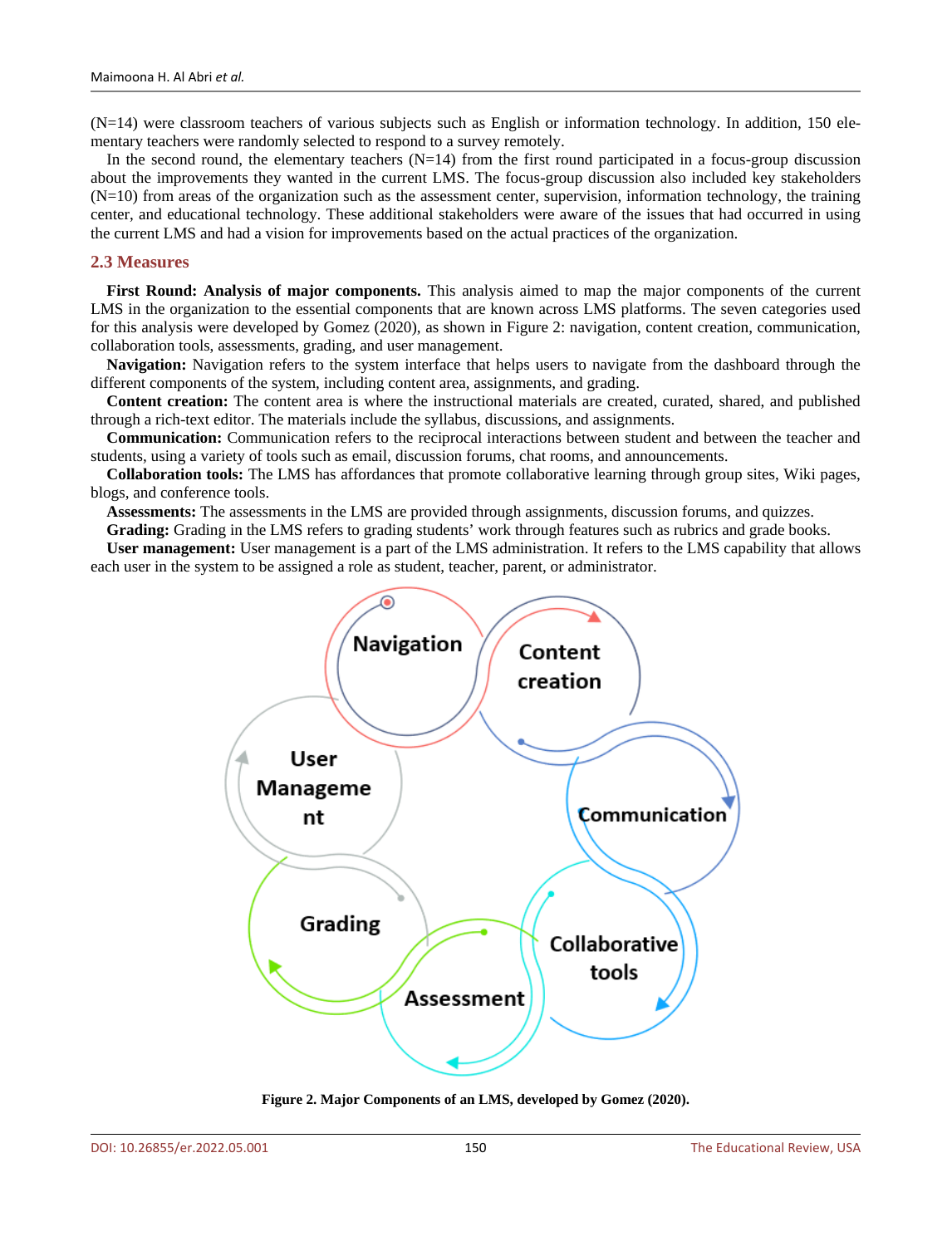**First Round: Analysis of affordances of the current LMS.** The analysis process of the affordances of the current LMS was informed by Hartson and Pyla's (2012) four types of affordances, as shown in Figure 3: Cognitive affordances refer to the user's thinking about and remembering the LMS features; Physical affordances refer to the user's understanding to perform an action in the LMS such as touching or clicking. Sensory affordances refer to what they see and hear when they using the LMS. Emotional affordances refer to the user's feelings and attitudes about getting things done in the LMS. All these types of affordances help users to do actions to complete intended tasks in the system.



**Figure 3. Hartson and Pyla affordances (2012).**

**Second Round: Evaluation of usability.** Usability evaluation is a popular user-experience research methodology (Rohrer, 2014). It aims to improve the design of an LMS by studying realistic users of the service. Fourteen elementary school teachers were interviewed via Microsoft Teams, and 150 additional elementary school teachers responded to the questionnaires online. The purpose of this usability test was to understand the difficulties teachers faced and the issues they encountered that hindered them from delivering learning seamlessly. This determined the improvements to implement in the next phase of refining the functionality of the LMS to fulfill user needs. Two instruments were used in this usability test: standardized questionnaires, and thinking-aloud focus-group discussions.

**Second round evaluation of usability: Standardized questionnaires.** The researchers explained the standardized questionnaires and ensured the participants of the confidentiality of their responses to the items, in order to minimize the researcher's influence on the responses. The standardized questionnaire used for this usability testing was adapted from the LMS Usability Questionnaire (LMSUQ) (Al-Khalifa, 2008). The LMSUQ was constructed based on two questionnaires: the User Satisfaction Questionnaire and the Web-Based Learning Environment Instrument (Chang, 1999; Zins, Bauernfeind, Del Missier, Venturini, & Rumetshofer, 2004). The LMSUS consisted of 31 items in the following categories: design layout, functionality, ease of use, learnability, satisfaction, outcome/future use, errors/system reliability, emancipatory activities, co-participatory activities, and quality. A five-point Likert scale ranging from strongly agree (5) to strongly disagree (0) was used to rate the students' responses toward the statements in the LMSUQ questionnaire.

**Second round evaluation of usability: Thinking-aloud and focus-group discussions.** These methods were carried out virtually through Microsoft Teams. Three meetings were held with teachers and stakeholders to carefully understand the needs for improvements and determine how the problem areas will be improved and how they will look in the new LMS. Open-ended and probing questions were used to understand teachers' desires for improvement based on their experience with the current LMS throughout the academic year. In addition, these teachers were struggling from using this LMS, so their feedback was critical for improvement. As a result, the thinking-aloud and focus-group discussion were used to direct teachers toward testing particular tasks in the LMS and explaining the ways of improvement.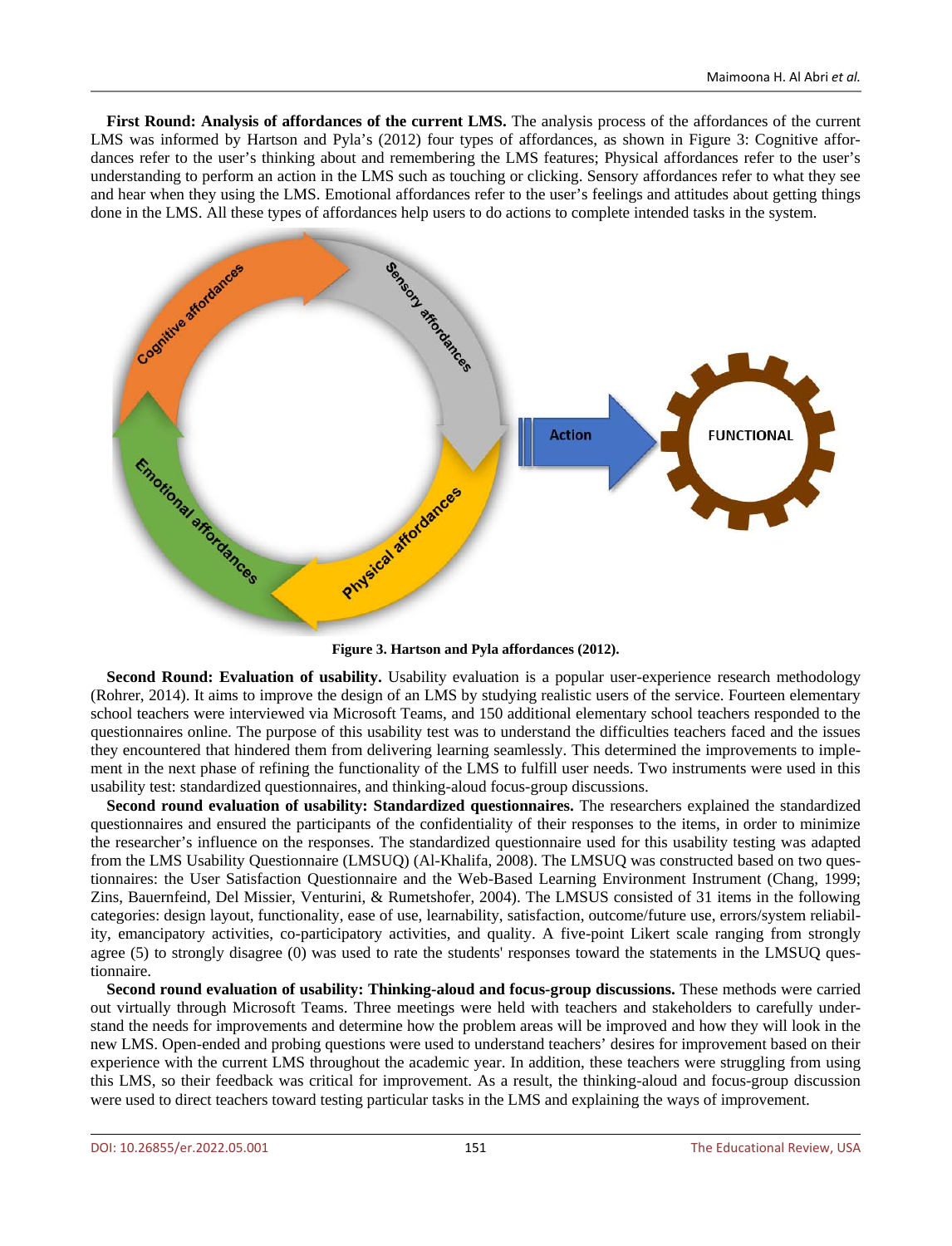#### **2.4 Procedures and Analysis**

First, the LMS was analyzed based on the major components across known LMSs. Then, the affordances of existing LMS were analyzed based on Hartson and Pyla's (2012) four types of affordances. After that, to further understand and determine the pitfalls of the LMS, usability evaluation was conducted remotely with elementary teachers. The researchers sought the participants' consent for their participation in the study. The researchers explained that the main purpose of this usability evaluation was to explore the challenges and issues the participants faced in the use of the LMS, in order to improve its functionality. They explained that the participants' insight was critical for improving the design and features of the LMS. In addition, the researchers explained that the information would be confidential and would be used only for the study's purpose. The results of the first round were analyzed immediately step-by-step, then merged to determine the areas of improvement as presented in the results section.

Then, the focus-group discussions were used in three online meetings. The duration of each focus-group discussion was approximately one hour. In the thinking-aloud method, the facilitators/researchers asked the participants to provide their thoughts as they tested the system's functionality. In addition, the researchers demonstrated examples of open-source LMSs such as CANVAS. Over the course of the three online meetings, the documentation of the participants' requirements was developed in detail, along with the wireframes and paths of tasks in the intended LMS.

#### **3. Results**

#### **3.1 Analysis of major components of the current LMS**

The first round of this study aimed to compare the major components found across different LMSs with the current LMS (Table 1), using the categories of Gomez (2020). The results of the analysis showed that many components are unavailable, such as file management, communication tools (emails, Wiki, and Blogs), assessment options (projects, and final exams), grading options (descriptive reports, gradebook, and performance analytics), and user management privileges. In addition, several components that are available needed improvements: interface elements such as announcements and dashboard; content creation (rich-text editor); communication (discussion forums), and assessments features (assignments and short questions). The only components that were functioning well were the video conference and quizzes creation. The video conferences were linked to Microsoft Teams. The quiz features enabled teachers to create multiple types of questions (e.g., multiple choice, matching, fill-in-the-blank).

| <b>LMS Major Components</b> |                             |           |                                   |             |  |
|-----------------------------|-----------------------------|-----------|-----------------------------------|-------------|--|
| <b>Component</b>            | Features                    | Available | Available and need<br>improvement | Unavailable |  |
| <b>Interface</b>            | Navigation/dashboard        |           |                                   |             |  |
| <b>Content creation</b>     | Rich-text editor            |           |                                   |             |  |
|                             | File management             |           |                                   |             |  |
|                             | Announcements               |           |                                   |             |  |
| Communication               | Email communication options |           |                                   |             |  |
|                             | Discussion forums           |           |                                   |             |  |

| Table 2. Comparison of the Major Components across LMS Platforms with the Current LMS |
|---------------------------------------------------------------------------------------|
|---------------------------------------------------------------------------------------|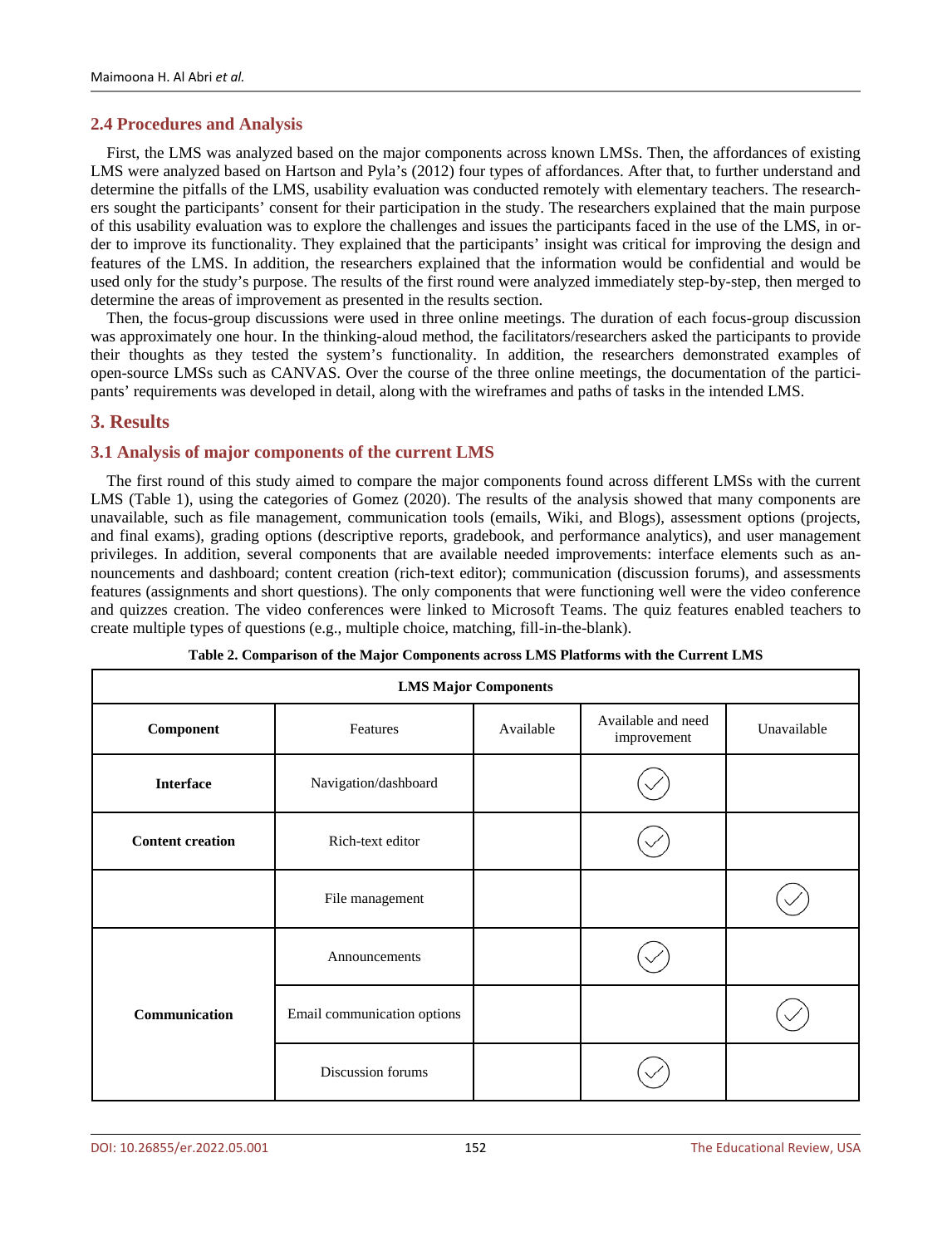|                                           | Video conferences     |  |  |
|-------------------------------------------|-----------------------|--|--|
| <b>Collaboration tools</b>                | Wiki pages            |  |  |
|                                           | Group sites           |  |  |
|                                           | ${\rm B} {\rm log}$   |  |  |
|                                           | Assignments           |  |  |
| Assessment                                | quizzes               |  |  |
|                                           | Short questions       |  |  |
|                                           | Projects              |  |  |
|                                           | Final exams           |  |  |
| Grading                                   | Reports               |  |  |
|                                           | Gradebook             |  |  |
|                                           | Performance analytics |  |  |
| User privileges<br><b>User management</b> |                       |  |  |

## **3.2 Analysis of affordances of the current LMS**

Hartson and Pyla (2012) referred the user's experience of technology to the term *usability*, which measures aspects such as ease-of-use, satisfaction, effectiveness, efficiency, productivity, retain-ability, and learnability. Performing tasks in the LMS shows that there are barriers and difficulties in performing tasks seamlessly. Users need to consistently use the LMS in order to be able to recognize and remember how to perform tasks in the system. As a result, the analysis of the affordances in the current LMS shows its usability based on the four types of affordances: cognitive, physical, sensory, and emotional. Table 3 provides examples of the analysis.

# **3.3 The Usability of the LMS from the Teachers' Perspectives**

Conducting a usability evaluation based on users' experiences provides data about the utility and ease to use of the LMS. A five-scale Likert scale (Strongly Agree {5}, Strongly Disagree {0}) was used to rate the teachers' responses toward the statements in the LMSUQ questionnaire. The midpoint of combining the data obtained from all teachers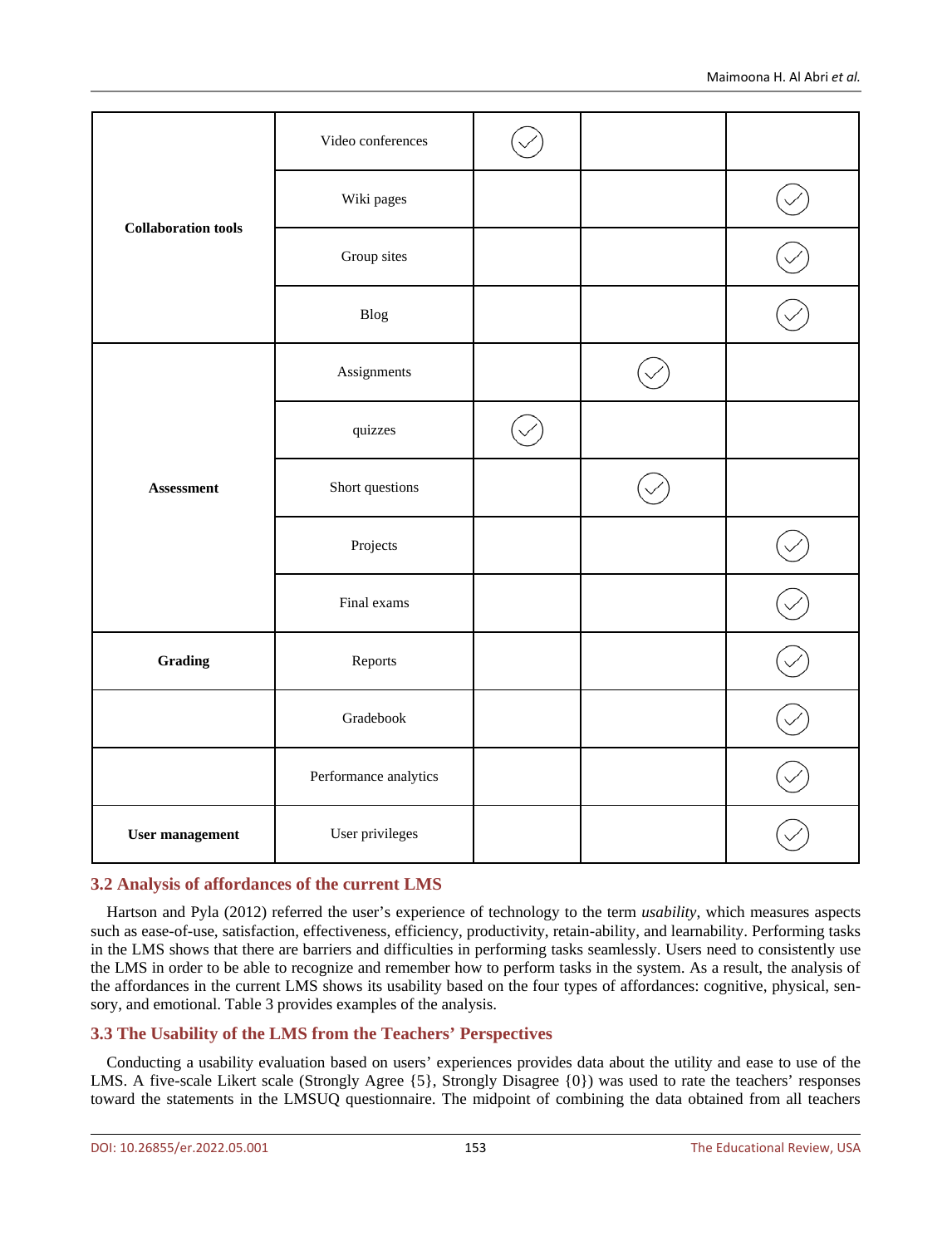(N=164) was (2.18), as shown in Figure 4. The data showed that the average responses were between disagree and strongly disagree. For example, participants' responses to statements 1 and 4 imply that the interface design was unpleasant for participants and the organization of information was confusing. Regarding participants' responses to the learnability statement, the data showed that there was too much information to read before they could understand how to use the system.

In addition, participants' responses to other statements found that teachers suffered from the inconsistency and the complexity in system functionalities. For example, participants reported that the information retrieved by the existing LMS was ineffective. It did not help them to complete the tasks as they had expected, and they felt uncomfortable using it because of the complexity. Regarding the statement outcome and qualia, participants' responses showed that they were unable to complete tasks quickly using this system (e.g., submit assignments, or post new content), and they felt it was a time-consuming task, unenjoyable, and they were unable to access materials quickly and readily.

| <b>Affordances Analysis of Existing LMS</b> |                                                                                                                                                                                                                                                                                                                                                                                                                                                                                                                                                                                                                                                                                                                                                                                                    |  |  |  |  |
|---------------------------------------------|----------------------------------------------------------------------------------------------------------------------------------------------------------------------------------------------------------------------------------------------------------------------------------------------------------------------------------------------------------------------------------------------------------------------------------------------------------------------------------------------------------------------------------------------------------------------------------------------------------------------------------------------------------------------------------------------------------------------------------------------------------------------------------------------------|--|--|--|--|
| <b>Cognitive Affordances</b>                | Difficulty understanding elements and links from the first time of use,<br>as they do not suggest to the user what he/ she is supposed to accom-<br>plish.<br>The member's icon was not performing its intended purpose. When<br>$\overline{\phantom{a}}$<br>users click on the member's icon, it's expected that all student data in-<br>cluding activities, duties, and student's status in attendance will be dis-<br>played.<br>Having more than one link for the same event.<br>Users can locate the calendar of synchronous classes through the sys-<br>tem easily.<br>Different features are available on a single page, such as question<br>bank, my library, new folder, new template, and new assignments. This<br>confuse users about the purpose of the page and where to start first. |  |  |  |  |
| Physical Affordances                        | There is a drop-down menu in the top bar related to the organization's<br>$\overline{\phantom{m}}$<br>portal that distracts users from controlling the menu of the system.<br>The tabs of the system are not organized and are not clear in terms of<br>$\blacksquare$<br>their contents and the way to access them (for example, the forum).<br>The calendar is organized and synchronized to Microsoft Teams, so<br>users do not face any difficulty.<br>Adding synchronous classes through the same page is easy and simple.<br>Discussion forums are designed for each subject without classification,<br>$\overline{\phantom{a}}$<br>which confused users about knowing where they should participate.                                                                                        |  |  |  |  |
| <b>Sensory Affordances</b>                  | There are no dedicated dashboards for different users. The dashboard<br>is unified for all users, even for users with different roles.<br>There are no consistent terminologies for terms throughout the system.<br>Users need to do no less than 31 steps to perform some tasks, espe-<br>$\overline{\phantom{a}}$<br>cially in creating assignments.                                                                                                                                                                                                                                                                                                                                                                                                                                             |  |  |  |  |
| <b>Emotional Affordances</b>                | Uncomfortable look and unsuitable for the age group (grades 1-4) in<br>$\overline{\phantom{a}}$<br>terms of colors, movement, organization of pages, links, and fonts.<br>There is an overlap between elements.<br>Office files such as Word and PowerPoint cannot be opened, and the<br>$\blacksquare$<br>student cannot download them.<br>There is no consistency between background colors and font colors.<br>Difficulty in getting tasks done quickly, which gives users a feeling of<br>$\frac{1}{2}$<br>dissatisfaction from using the system.                                                                                                                                                                                                                                              |  |  |  |  |

#### **Table 3. Affordances Analysis of the LMS based on Hartson and Plya model (2012)**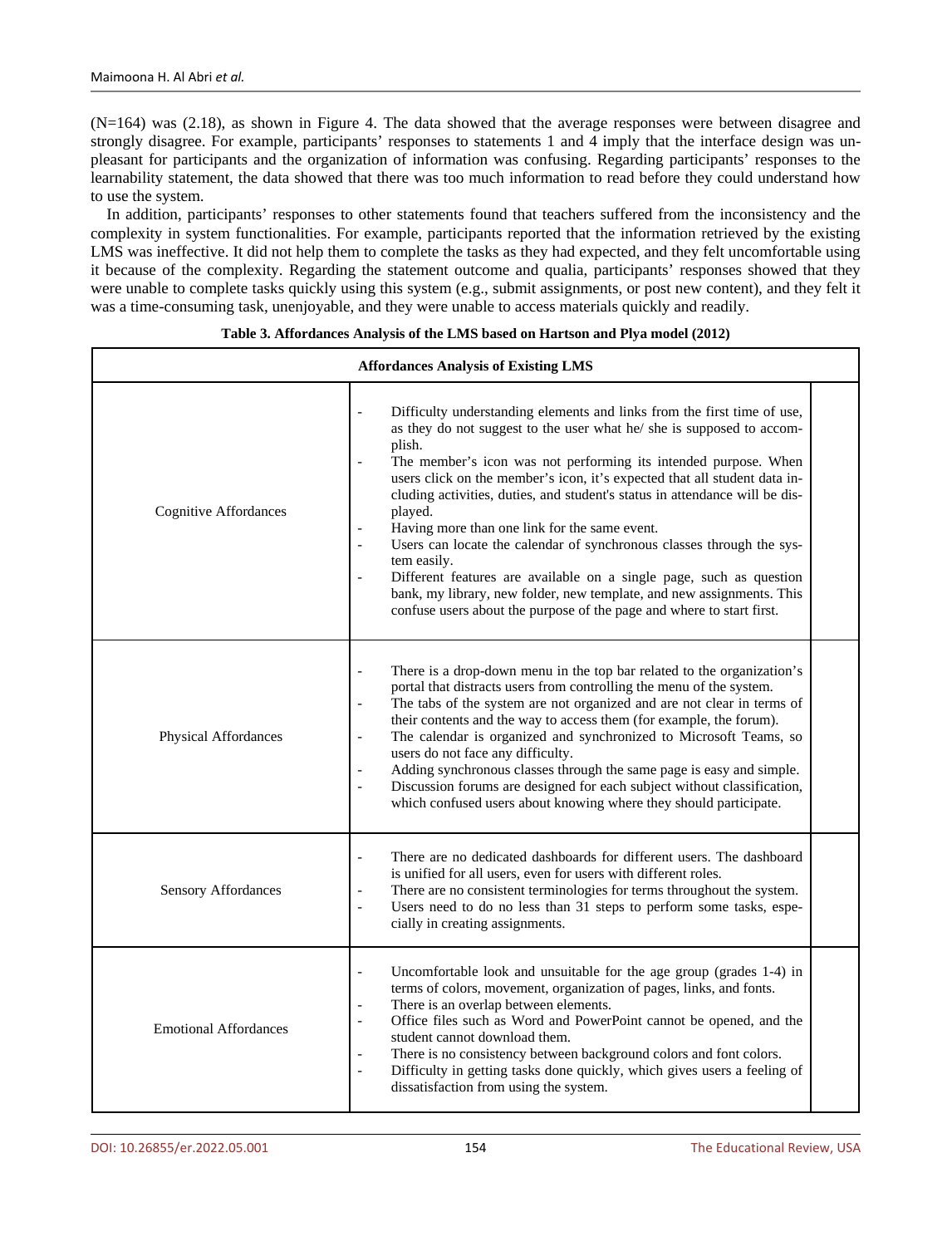

**Figure 4. Teachers' responses on the LMSUQ developed by Al Khalifa (2019).**

## **3.4 Problems with the Current LMS**

Analyzing data from the focus-group discussions in the second round revealed 19 problems that teachers encountered in using the current LMS. The problems in each category are described below.

#### Problems in the LMS interface:

- 1) The interface design does not fit the characteristics of the students' age group.
- 2) Some tabs need re-organization based on their importance. They should be organized in a logical order (e.g., learning content should be first, before the forum).
- 3) The interface lacks notification features to inform students and teachers about particular tasks to complete, newly posted resources, and upcoming assignments.
- 4) There is a fixed discussion forum that appears on the teachers' interface that makes the page crowded.

#### Problems in using the LMS discussion forums:

- 5) The interface of the discussion forum is crowded and limited; only five threads showed up.
- 6) Teachers were unable to reschedule a discussion forum and link it to a specific lesson.
- 7) In the chats, teachers were unable to send a message to a particular student.

## Problems in using the LMS content area:

- 8) The contents are scattered, unorganized, and unclassified. They must be classified according to units and lessons.
- 9) The system does not update the date of adding new content/ resources; the old materials remained.
- 10) The system does not support multiple formats of content. It only supports pdf files, hyperlinks, and PowerPoint files. For example, the system doesn't support images and video formats.
- 11) The platform is not compatible with different browsers and devices.

#### Problems in the LMS assignments:

- 12) There are too many steps (30 steps) to insert content into the system, making it a workload task for teachers.
- 13) Teachers were unable to link questions to a particular lesson.
- 14) The purpose of the question bank is not explained, so it is not clear how a teacher can benefit from the question bank.
- 15) *My library* in the system needs clarification. It is a duplication of the question bank.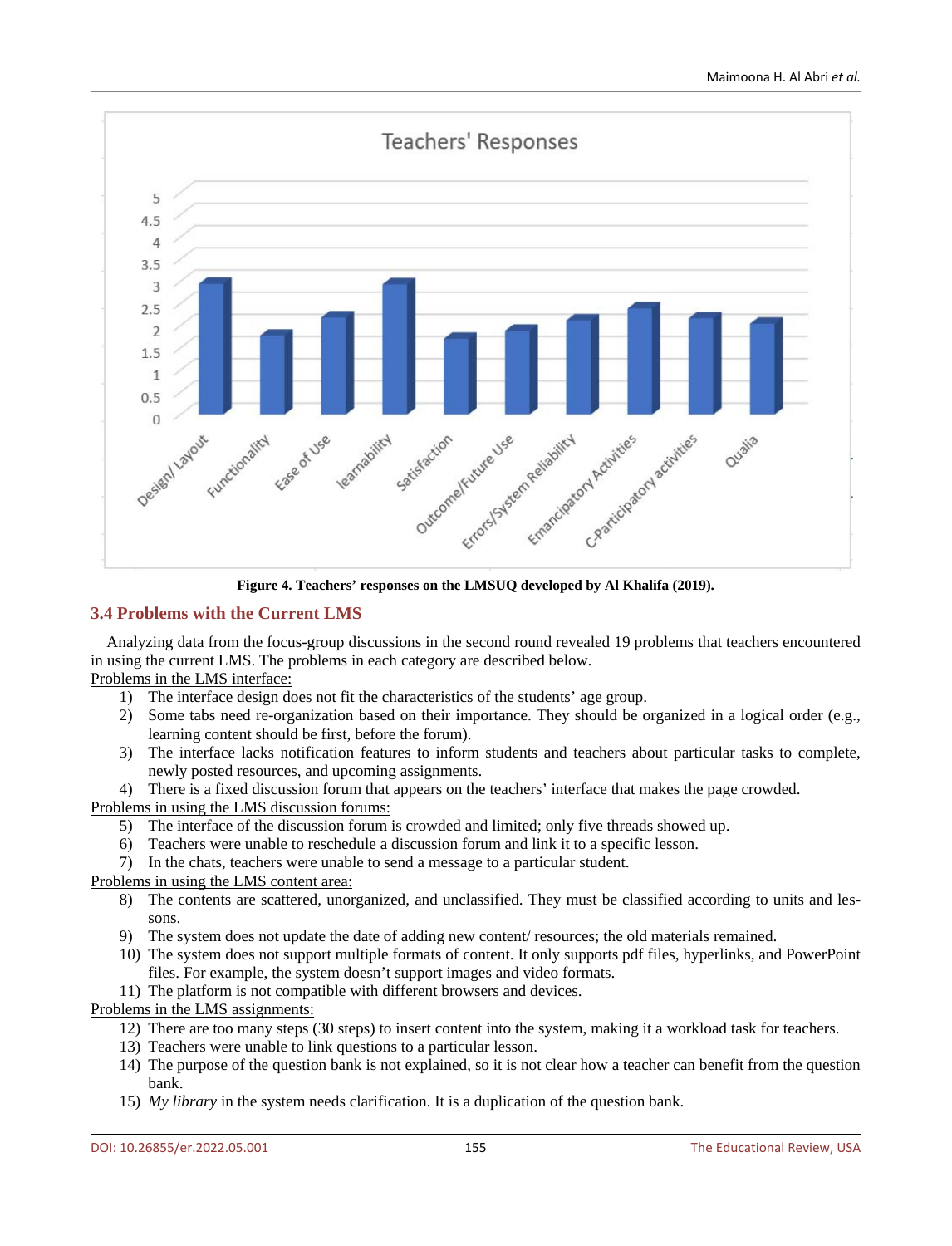- 16) There are no features to add audio to essay questions.
- 17) There is no feature to preview students' work; a teacher must download students' work to the teacher's device to review the students' work.
- 18) The system does not support notification features such as alerting teachers to the receipt of assignments by students.
- 19) Teachers were unable to assign tasks or assignments to particular students.

#### **3.5 Areas of the Current LMS Needing Improvement**

The data of this study shed light on the requirements for an LMS and 17 areas in the current LMS needing improvement:

- 1) There should be a different dashboard for each role: student, teacher, supervisor, school principal, and parent.
- 2) The navigation among functions in the system should be re-designed to be more user-friendly.
- 3) The LMS needs additional features of emails, notifications, profile files, discussion forums, and collaboration and communication tools.
- 4) There is a need for a student portfolio for each student, so that the teacher can follow the student's progress and plan accordingly.
- 5) There is a need for a user manual (system aid) that guides and supports users on using the platform readily.
- 6) The LMS needs to allow a discussion to be scheduled so that it is linked to a specific lesson and not be general. Each lesson must have its own discussion, so teachers can easily refer to and review all comments.
- 7) In each LMS instructional unit, the topics should be linked to related activities and the associated assignments.
- 8) The LMS needs to provide a variety of assessment tools such as multiple choice, fill-in-the-blank, yes/no, and projects.
- 9) The LMS needs to provide a variety of activities with the possibility of adding them as hyperlinks in the tasks.
- 10) To allow organizing the syllabus of a subject, the LMS needs to provide for classifying tasks as activities, assignments, exercises, or tests.
- 11) The LMS needs to allow for creating questions and linking them to the lessons, and the LMS should provide the capability to edit the questions and keep them in a library that can be reused.
- 12) The LMS should provide the capability to preview materials and download materials.
- 13) The LMS should provide supervisors and school principals with features for mentoring teachers and following students' performance through the system.
- 14) The LMS should provide parents with features such as notifications and communication channels, so they can follow up on their children's learning progress.
- 15) The LMS platform should support collaborative work and enable teachers to assign students to groups. As a result, teachers would be able to make assignments to specific groups of students.
- 16) The LMS platform should support cooperative work among teachers to share activities, assignments, and resources, both at the school level for a specific subject and at the regional level.
- 17) The LMS should make alerts available for both students and teachers in all aspects of the platform, including alerts to classes, assignments, tests, and results.

#### **4. Conclusion**

This UX evaluation study contributed to improving the affordances of the current LMS based on end-user perspectives. The results showed that teachers favored adopting an LMS to help manage the learning process, but the current LMS lacks many essential features. As a result of this UX evaluation, this study determined the areas needing improvements such as redesigning the interface to make it easy to use, adding features such as notifications, adding student portfolios (achievement files), enhancing the assessment tools, and adding tools for communication and collaboration. This study suggests that customizing a well-known LMS according to these intended requirements would be more effective in cost and time than improving the current LMS to meet these requirements. This study has a limitation in targeting only teachers in grades 1-4: these teachers had experience with the current LMS, and they contributed to the UX evaluation by explaining the barriers they faced and the improvements they desired. After a prospective LMS is selected to meet the requirements for teachers in grades 1-4, teachers in grades 5-12 will participate in customizing the prospective LMS for their grades.